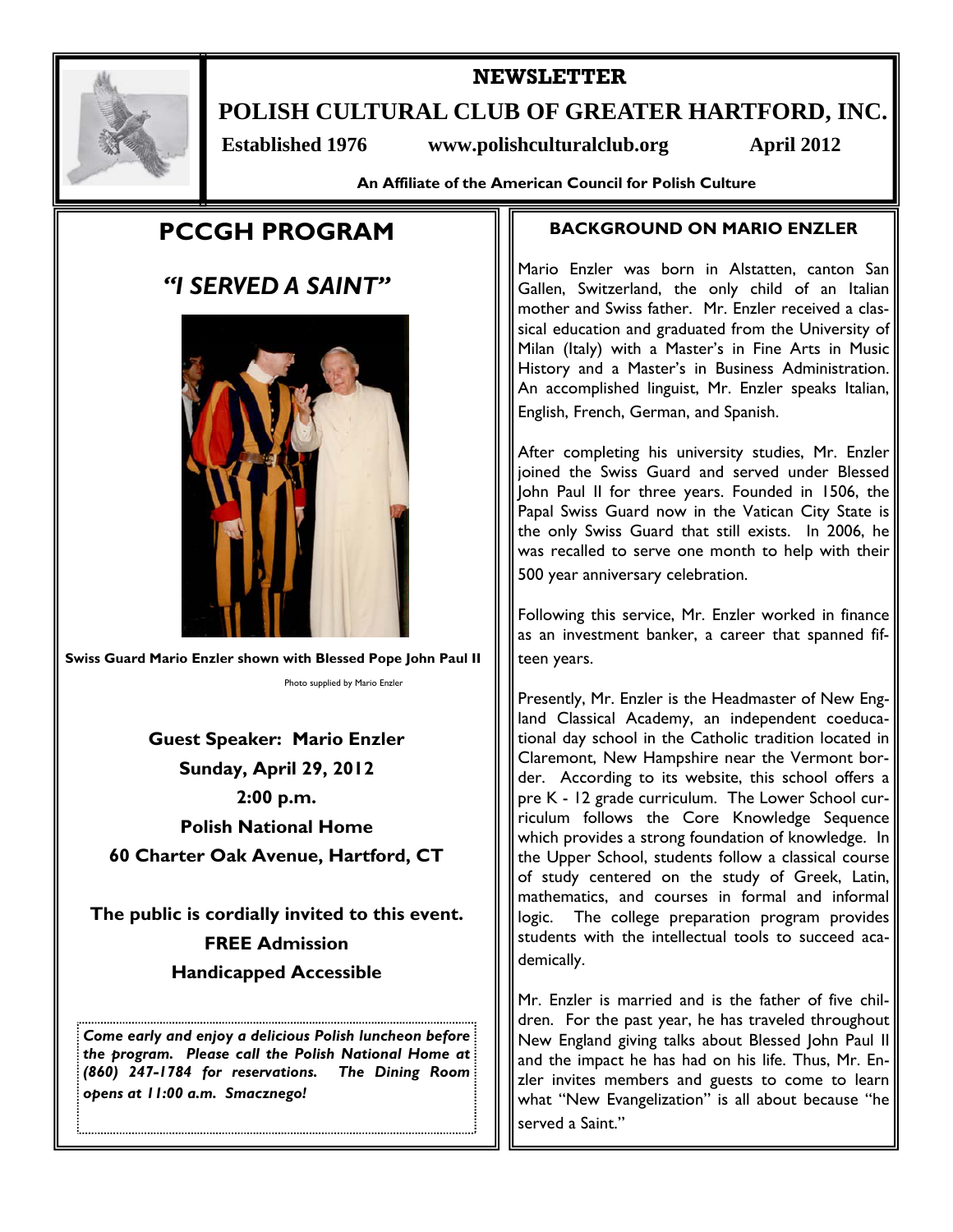

# *Page 2* **NEWSLETTER**

### **PRESIDENT'S MESSAGE**

#### Dear Friends:

I hope you all had a wonderful and blessed Easter. As we enter into the Club's spring season, please keep in mind the numerous activities that have been scheduled. The recent March lecture by Comstock Ferre & Co. was a great evening. My thanks to Pat Archie in setting this up, as well as to Maria Bruks and Phyllis Stawiarski and their committee of bakers for the tasty treats enjoyed by all. Our next event is the lecture by Mario Enzler on Sunday, April 29, a once-in-alifetime opportunity to gain insight into the saintly life of Blessed Pope John Paul II. Don't miss it, and please consider starting the afternoon with a delicious lunch at the Polish National Home.

The May 24 program will feature Krysia Jopek, author of "Maps and Shadows," which covers the deportation of 1.5 million Polish civilians from Eastern Poland during WWII by Russia and the personal impact of this experience on the Jopek and Zasada families. On June 14, the Scholarship Presentation with strawberry shortcake will showcase the accomplishments of our amazing Polish-American youth.

Please participate in "Polish Day at the Capitol" on May 3. It is a wonderful way to interact with fellow Poles and show pride in our heritage. This year's honorees are Edward Kozlowski, past Commissioner of Transportation, Hank Stratton (in memoriam), a former member of the Governor's Footguard, and Patricia Archie, a founding member of our Club, member of the Board, and long-standing volunteer. Lunch can be purchased at the Polish National Home following the official program at the Capitol.

We look forward to seeing you during these and other upcoming events, and please do bring family and friends to introduce them to the Club and our mission to promote Polish culture.

#### Cliff Archie, President

### **ACPC 50/50 FUNDRAISER RAFFLE**

Once a year the American Council for Polish Culture (ACPC) appeals for support to supplement annual dues. This national raffle was designed . to help benefit their various ACPC scholarships as well as their youth  $\frac{1}{2}$ Leadership Conference in Washington, D.C. To save expenses, raffle ticket books enclosed with this newsletter are being sent only to the  $\cdot$  members who have been past participants. Please do what you can to  $\cdot$ help. There have been many winners from CT. Tickets are 1 for \$5.00, 3 for \$10.00 or 6 for \$20.00. Please make your checks payable to: "PCCGH" and send to: Mrs. Patricia Archie, 129 Arnold Drive, East Hartford, CT 06108.

#### .................. **GREAT NEWS!**

As of May 1, 2012, your Polish Cultural Club of Greater Hartford: membership card will also provide you with membership in the Wadsworth Atheneum Museum of Art in Hartford, CT. Do take advantage of this new perk by visiting the **Andrew Wyeth Exhibit,** *Looking Beyond***,** which will be on view until July 22, 2012.

Museum hours are: Wed - Fri 11:00 a.m. to 5:00 p.m. Sat - Sun 10:00 a.m. to 5:00 p.m.

The Museum is open until 8:00 p.m. on the first Thursday of every month.



**THE PRACTICE OF ICONOGRAPHY** 

Icons Displayed at Exhibit—photos taken by Gini Pudlo

The work of member, Marek Czarnecki, and his students of ten years was recently on view at the Clare Gallery, the Franciscan Center for Urban Ministry, Hartford, CT. This exhibit opened with a reception on Thursday, March 1, 2012 and ran through April 12, 2012. A well detailed discussion on the fundamental meaning of icons, their history and holy traditions, and their historical materials and techniques was aptly done by the students. Guests were able to follow the whole concept of "writing" an icon from the formation of an idea to the completed piece of art.

The students explained that they work from Russian, Greek, Byzantine, Serbian and contemporary prototypes with the intention to practice and preserve an important art form, belonging to the universal church, both east and west. Featured in the exhibit were artists: Beverly Berger, Sister Mary Deborah Blados, Judy Corso, Mary Fischer, Chantal Heinegg, Ofelia Manero, Julie Mullen, Sandra Pons, Barbara Vartenigian, Janet Yuhas Wagner, Grace Zazzaro and their teacher, Marek Czarnecki.

As quoted by Marek Czarnecki, "Icons have to show a vision of eternal peace, a whole world transformed by the Gospel. There can't be any darkness, no disease or sickness. Everything must be clear. Nothing can be abstract. They are not things. They are not artworks. They are windows. You can see through them a perfect, eternal world."

Members will note that Marek is the catalyst for inviting students to create a piece of their art through the making of a "szopka" to be entered in the Annual Szopka Festival, the Sunday following Thanksgiving Day.

| <b>NEWSLETTER STAFF</b>  |                                     |                       |
|--------------------------|-------------------------------------|-----------------------|
| Editor:                  | <b>Frances Pudlo</b>                | (fpudlo@pdipaint.com) |
| <b>Assistant Editor:</b> | Anna-Mae Maglaty                    |                       |
| Staff:                   | Carol Bogon Phelan, Nancy Yiznitsky |                       |
| <b>Photographers:</b>    | Frances Pudlo, Virginia Pudlo       |                       |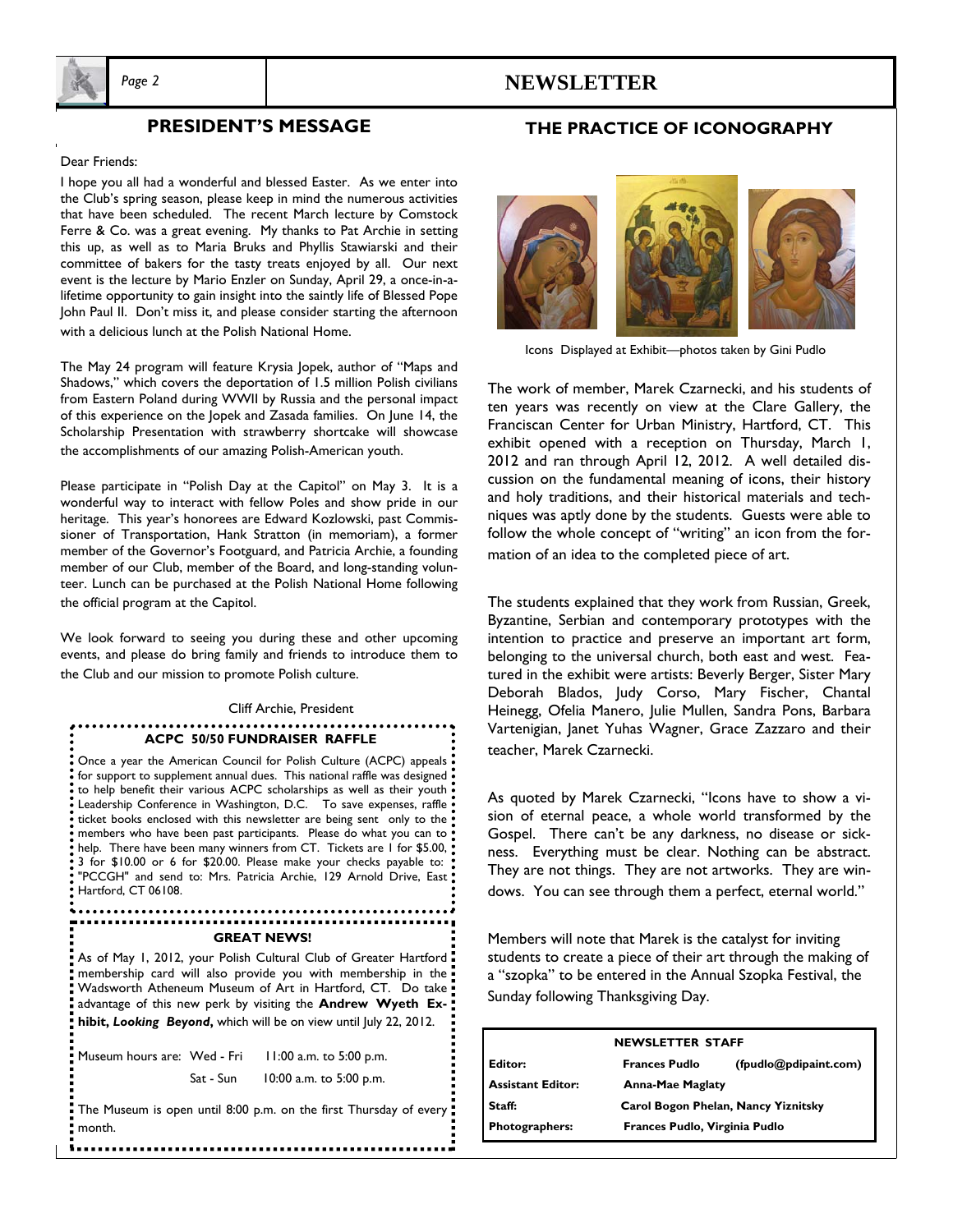**Polish Cultural Club of Greater Hartford, Inc.** *Page 3* 

#### **DID YOU KNOW . . . . DO YOU KNOW . . . . ABOUT THE TRADITION OF "THE DROWNING OF MARZANNA"**

### **A PART OF "POWITANIE WIOSNY" — THE WELCOMING OF SPRING?**

The spring equinox celebration known as the "Drowning of *Marzanna"* (*Topienie Marzanny*) signals the end of winter. An old pagan custom which predates Christian rites, *Marzanna*, known as the Frost Maiden and Winter Witch, is the Polish incarnation of the old Slavic goddess of winter, plague, starvation, evil and death. According to some sources, *Marzanna* was a goddess who was offered grains after harvest in the hope of ensuring a good crop the following year. The way for superstitious Slavs to protect themselves from her icy grasp, encourage the timely arrival of spring, and ensure a good harvest, was to partake in this old-fashioned witch-burning followed by drowning.

*Topienie Marzanny* (Drowning of *Marzanna*) as performed by members of the Polish Cultural Society,

The *Marzanna* is a braided straw or rag figure—simple, grotesque, or quite beautiful. Dressed in white or local folk costume with a green branch of juniper in her hand, she is adorned with coral beads in the southern regions and amber in central and northern Poland. In the University of Connecticut, Storrs on March 31, 2012.

southwestern Śląsk region, she is often dressed in a beautiful wedding dress with a wreath on her head.

The rite usually took place on the fourth Sunday of Lent. Young children would play with and "torture" the idol in the afternoon — parading it throughout the village and dunking it in every puddle, trough, and water barrel. At dusk the villagers would gather at the riverbank and set the effigy ablaze, often along with herbs and juniper branches. Then it was tossed to its watery grave, with cheers as the blazing wretch disappeared downstream. It is best to turn your back completely on the submerged effigy in order to complete the farewell to winter.

Excerpted from *Kultura* written by Staś Kmieć, Polish American Journal, March 2012



## **COLLEGE STUDENTS**

The **ACPC Youth Leadership Conference 2012** is a weeklong experience in Washington, DC open to high school graduates (as of June 2012) or college/university students or graduates who are not over 26 years of age. It provides an up close and intensive opportunity for 20 to 25 young Polish Americans to explore the political processes and interact with national and international leaders of Polish background in the realms of foreign policy, business, science, education, journalism, culture, and Polish-American and east-central European affairs. The goal is to assist youth of Polish background who are interested in civic and political activism to realize their full potential and to assume leadership roles in various fields at all levels of society. It is also a great way for Polish youth from all over the U.S. to network and interact with each other.

#### **The YLC will be held from June 17 to June 22, 2012 with a registration fee of \$500.00.**

The Polish Cultural Club of Greater Hartford prides itself on the outstanding young people who have reaped the benefits of belonging to our Club, as well as being the beneficiaries of a number of scholarships. We have not had a young adult at the YLC in a number of years. Now we are reaching out to you. Please give it your careful consideration. For more information, please contact **Florence Langridge**, a Board member of the PCCGH and a Director of the American Council for Polish Culture. She can be reached at (860) 521-4034. More detailed information can be found on the ACPC website: **www.polishcultureacpc.org.** We can promise you "a week for your Treasury of Great Memories."

### **MEMBERSHIP NEWS**

# **A warm welcome (***witamy***) to new member:** *Michael Gwara of Wethersfield*

Michael wrote: "I would be very pleased if you would accept me as a member of your organization. . . . I am still a student, but I hope that upon graduating, I could become more involved." Michael is a past recipient of our PCCGH scholarship and currently enrolled at the University of Connecticut. We invite all young people to consider membership in the PCCGH. Student dues are \$10.00 per year. No matter what age, it is important to know and understand one's roots and heritage. We could use your ideas and help as well!

### **MILESTONES**

Member **Maria Brodowicz** celebrates her 80th birthday on April 14.

*STO LAT!*